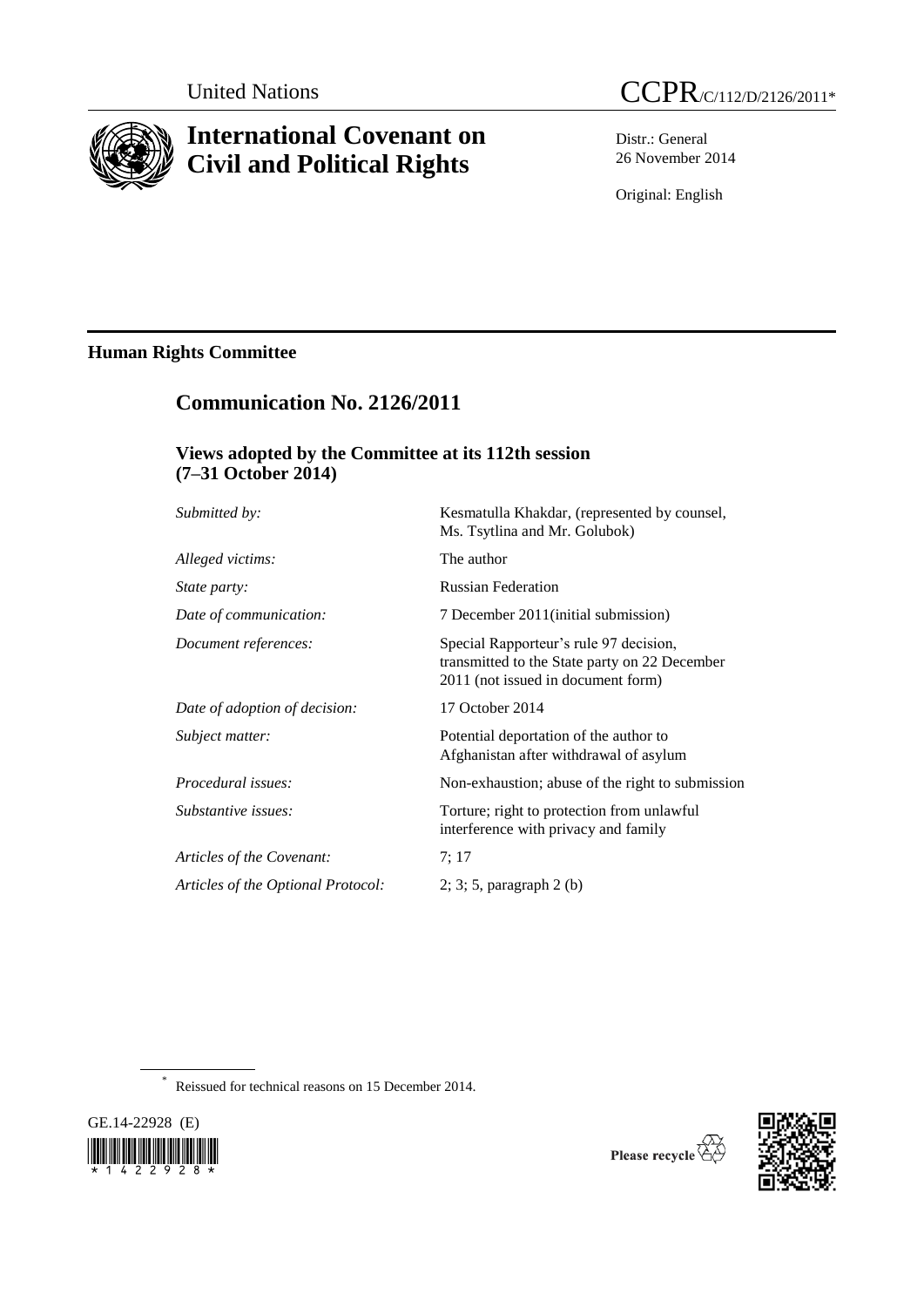### **Annex**

### **Views of the Human Rights Committee under article 5, paragraph 4, of the Optional Protocol to the International Covenant on Civil and Political Rights (112th session)**

concerning

#### **Communication No. 2126/2011***\*\**

| Kesmatulla Khakdar, (represented by counsel,<br>Ms. Tsytlina and Mr. Golubok) |
|-------------------------------------------------------------------------------|
| The author                                                                    |
| <b>Russian Federation</b>                                                     |
| 7 December 2011 (initial submission)                                          |
|                                                                               |

*The Human Rights Committee*, established under article 28 of the International Covenant on Civil and Political Rights,

*Meeting on* 17 October 2014,

*Having concluded* its consideration of communication No. 2126/2011, submitted to the Human Rights Committee by Kesmatulla Khakdar under the Optional Protocol to the International Covenant on Civil and Political Rights,

*Having taken into account* all written information made available to it by the author of the communication and the State party,

*Adopts the following*:

#### **Views pursuant to article 5, paragraph 4 of the Optional Protocol**

1.1 The author of the communication is Kesmatulla Khakdar, born in 1962, an Afghan national and formerly a refugee in the Russian Federation. In 2009 the Federal Migration Service withdrew his refugee status and at the time of submission he was under threat of expulsion to Afghanistan. He submits that, if the Russian Federation proceeds with his forcible return to Afghanistan, it would constitute a violation of his rights under articles 7

The following members of the Committee participated in the examination of the present communication: Yadh Ben Achour, Christine Chanet, Ahmed Amin Fathalla, Yuji Iwasawa, Cornelis Flinterman, Zonke Zanele Majodina, Gerald Neuman, Victor Manuel Rodríguez-Rescia, Margo Waterval, Konstantine Vardzelashvili, Yuval Shany, Fabián Omar Salvioli, Anja Seibert-Fohr, Andrei

Paul Zlatescu, Nigel Rodley and Dheerujlall Seetulsingh. The text of a joint opinion by Committee members Ms. Chanet, Mr. Shany and Mr. Vardzelashvili (dissenting) is appended to the present Views.

The text of an individual opinion by Committee member Mr. Iwasawa (dissenting) is appended to the present Views.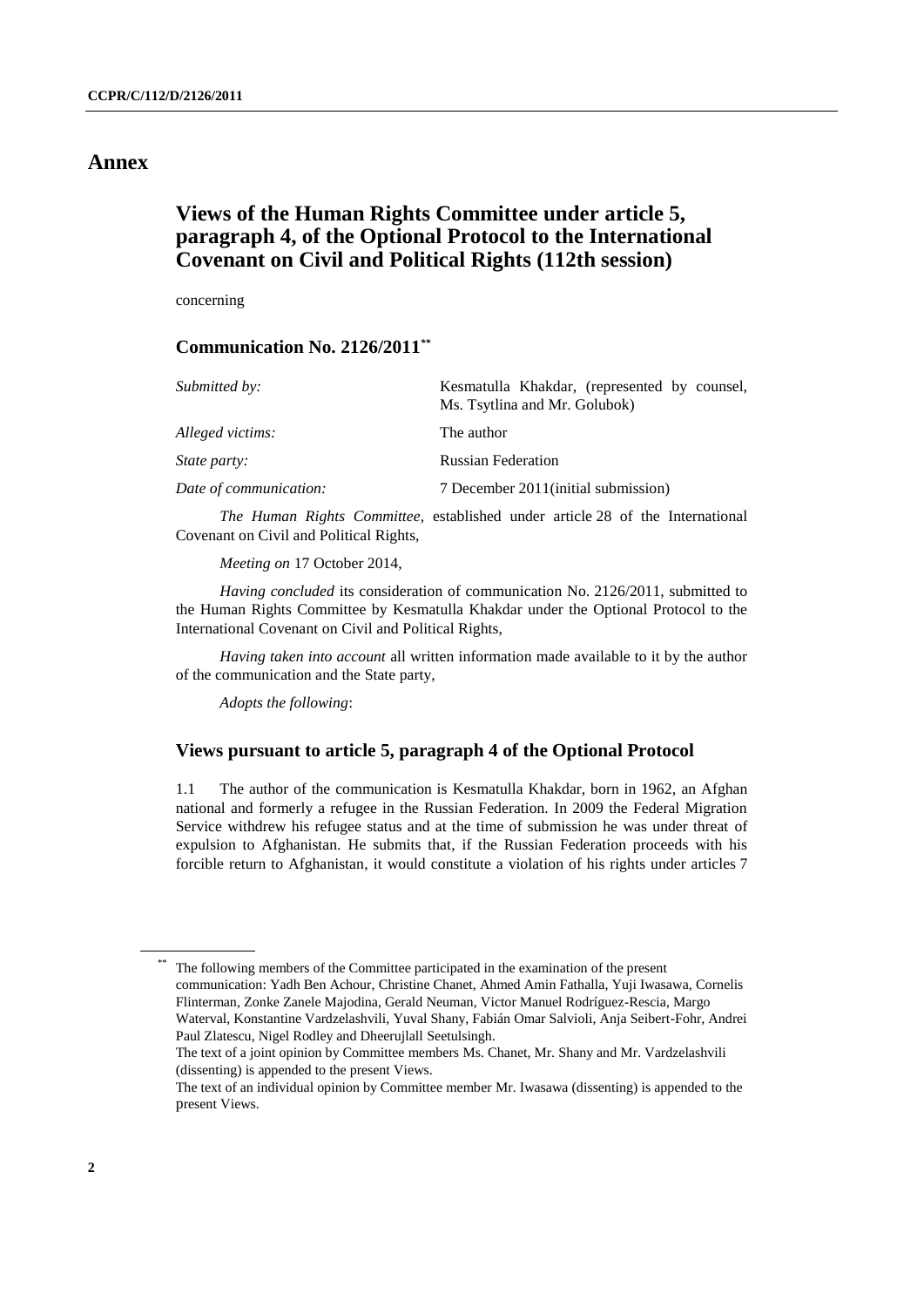and 17 of the International Covenant on Civil and Political Rights.<sup>1</sup> The author is represented by counsel, Ms. Tsytlina and Mr. Golubok.

1.2 On 22 December 2011, pursuant to rule 92 of its rules of procedure, the Committee, acting through its Special Rapporteur on new communications and interim measures, requested the State party not to expel the author to Afghanistan pending consideration of his communication.

#### **The facts as submitted by the author**

2.1 The author submits that, from 1981 to 1985, he served in the pro-Soviet Afghan army fighting the mujahideen and was a member of the then ruling People's Democratic Party of Afghanistan, which was supported by the Soviet Union. He subsequently left Afghanistan, on an unspecified date, to start university studies in the Soviet Union. In 1990 he married a Russian national, Valentina Smolyar, and on 12 December 1993 she gave birth to their daughter Leyla, also a Russian national. From 1991 to 1997 the author studied journalism at Saint Petersburg State University and from 1997 to 2002 he was enrolled in post-graduate studies in international relations at the same university. During that period he resided in the country on a student visa.

2.2 On 28 January 2003, the Vasilyevskiy Island District Court of St. Petersburg found the author guilty of violating the registration rules for foreigners, sentenced him to a fine and ordered him to leave the country within one month. The author lodged an appeal with the City Court, which on 19 February 2003 partially rejected his appeal, but removed from the first instance decision the requirement to leave the country within a month. The author paid the fine and remained in the country.

2.3 On an unspecified date, the author requested asylum in the Russian Federation. The St. Petersburg Directorate of the Federal Migration Service rejected his request and he appealed to the Kuybushevskiy District Court, which on 25 May 2006 ruled in his favour. Subsequent appeals by the Federal Migration Service failed and in 2006 he was granted temporary asylum.

2.4 Despite the court judgement being still in force, in October 2009 the Federal Migration Service withdrew his temporary asylum status. The author appealed to the Dzerzhinskiy District Court, claiming that he would be at risk of persecution owing to his army and political background and citing his established family ties in the country. His appeal was rejected on 1 April 2010. His subsequent cassation appeal to the City Court and an application for a supervisory review to the Supreme Court were also rejected, on 9 December 2010 and on 14 March 2011 respectively. The author continued to reside with his family in St. Petersburg, but he has no valid residence permit and is liable to deportation at any time.

#### **The complaint**

3.1 The author submits that, if he were returned to Afghanistan, he would be exposed to treatment prohibited under article 7 of the Covenant. He maintains that, if returned to Afghanistan, being a former combatant of the pro-Soviet regime who fought against the mujahideen, he would be at serious risk of a vigilante attack by the Taliban fighters, who hate everyone connected to the former regime. The fact that he has spent more than 20 years in the Russian Federation, seen as being inhabited by infidels and supporting the NATO operation in Afghanistan, would increase the risk to his life. The author refers to the Committee's jurisprudence to the effect that the right enshrined in article 7 of the Covenant

 $1$  The Optional Protocol entered into force for the Russian Federation on 1 October 1991.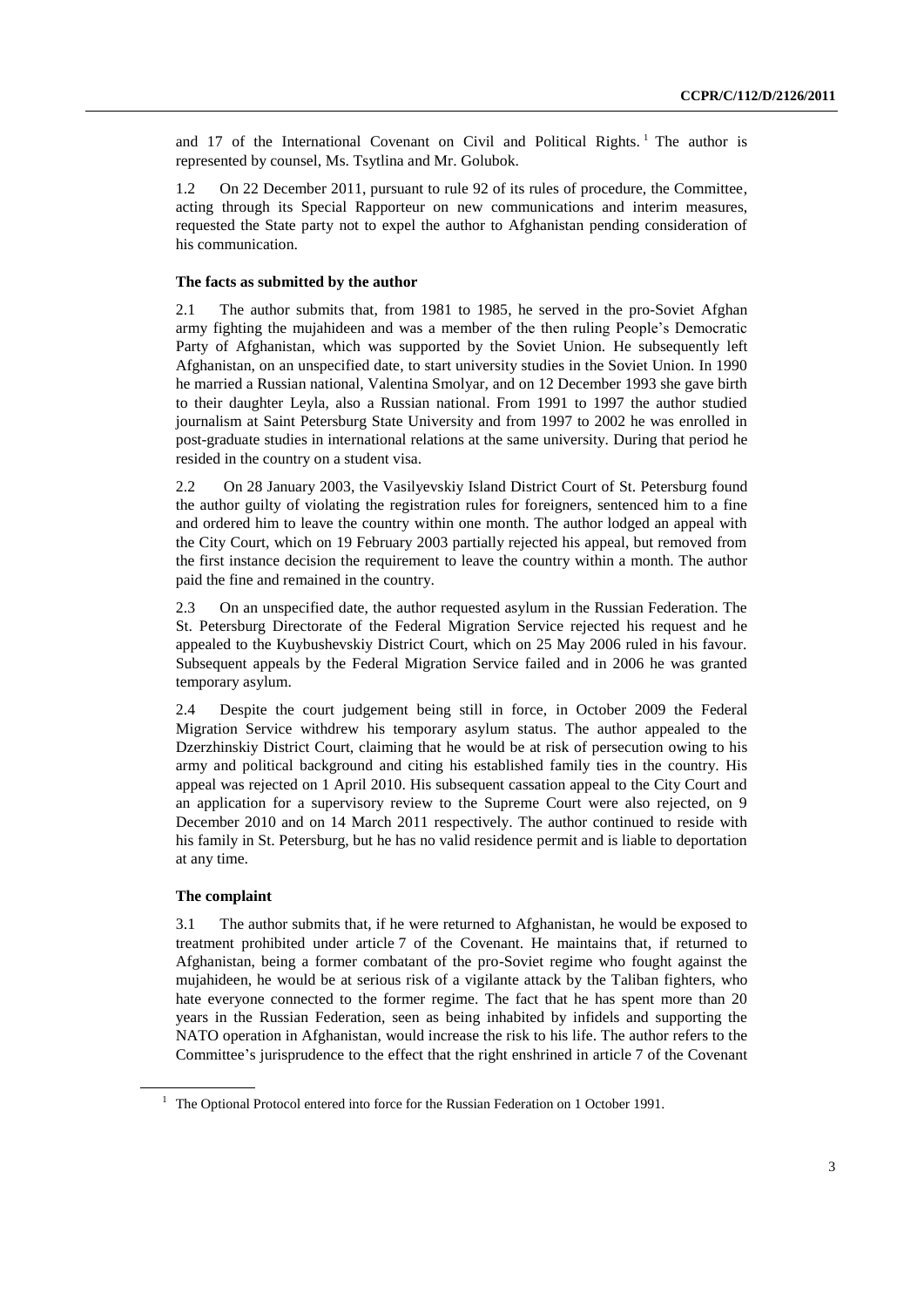requires the States parties to "take steps of due diligence to avoid a threat" of torture emanating from third parties such as illegal armed groups and other non-State actors.<sup>2</sup> He maintains that he faces a real risk of ill-treatment by such actors if returned to Afghanistan because of the overall climate of violence and destitution in Afghanistan and owing to his individual circumstances. The author makes reference to recent reports of the United Nations Secretary-General<sup>3</sup> and the United Nations Assistance Mission in Afghanistan (UNAMA), <sup>4</sup> which cite high numbers of security incidents and numerous targeted killings as one of the tools in a widespread and systematic campaign of intimidation against civilians by the anti-government elements.

3.2 He also submits that, having spent 20 years outside the country, he has no relatives or any other connections left in Afghanistan, with a total absence of a support network, and will be exposed to attacks. He maintains that the area from which he originated, Paktya province in the eastern part of Afghanistan near the Pakistani border, has been reported as being increasingly outside of the reach of the central government and in the hands of the Taliban.<sup>5</sup> The author further refers to the jurisprudence of the European Court of Human Rights, which in similar cases had ruled that the situation of general violence in the country of destination led it to the conclusion that any returnee to that country would be at risk of ill-treatment.<sup>6</sup> He also refers to the Court's jurisprudence to the effect that the situation when an asylum seeker is forced to live in the street with no resources or access to sanitary facilities and without any means of providing for his essential needs is incompatible with article 3 of the Convention for the Protection of Human Rights and Fundamental Freedoms.<sup>7</sup> The author notes that the Russian courts based their decisions on the conclusion that the author had left Afghanistan for the Soviet Union not because of fear of persecution, but to study. While that might have been true in 1987, with the violent fall of the Najibullah regime in 1992 and the rise of fundamentalist Islamists to power, he maintains that he has become a refugee sur place as it is no longer possible for him to return to his homeland.

3.3 The author further submits that, if he were returned to Afghanistan, his family life would be destroyed and annihilated, since his daughter and spouse would not be able to go with him, as the situation of general violence there amounts to a violation of article 7 of the Covenant. Moreover, they would be specifically targeted as non-Muslim women who do not speak the language and do not know the local customs, including religious customs. The author therefore submits that if he were deported to Afghanistan his rights under article 17 of the Covenant would be violated.

#### **The State party's observations on admissibility**

4.1 On 16 April 2012, the State party submits that the author had arrived in the territory of the Union of Soviet Socialist Republics (Soviet Union) in 1987 under an international agreement to study in a medical academy. Between 1989 and 1997 he studied in the

<sup>2</sup> The author refers to communication No. 1051/2002, *Ahani* v. *Canada*, Views of 29 March 2004, para. 10.7.

The author refers to the report of the Secretary-General on the situation in Afghanistan and its implications for international peace and security (A/66/369–S/2011/590), para. 51.

<sup>&</sup>lt;sup>4</sup> The author refers to the UNAMA Afghanistan Midyear report on Protection of Civilians in Armed Conflict (Kabul, July 2011) p. 19.

<sup>&</sup>lt;sup>5</sup> The author refers to the UNHCR Eligibility Guidelines for Assessing the International Protection Needs of Asylum-Seekers from Afghanistan (2007), p. 62.

<sup>6</sup> The author refers to the judgment of the European Court of Human Rights in *Sufi and Elmi* v. *the United Kingdom*, Applications No. 8319/07 and 11449/07, judgment of 28 June 2011, para. 293.

<sup>7</sup> The author refers to the judgment of the European Court of Human Rights in *M.S.S.* v. *Belgium and Greece*, Application no. 30696/09, judgment of 21 January 2011, para. 263.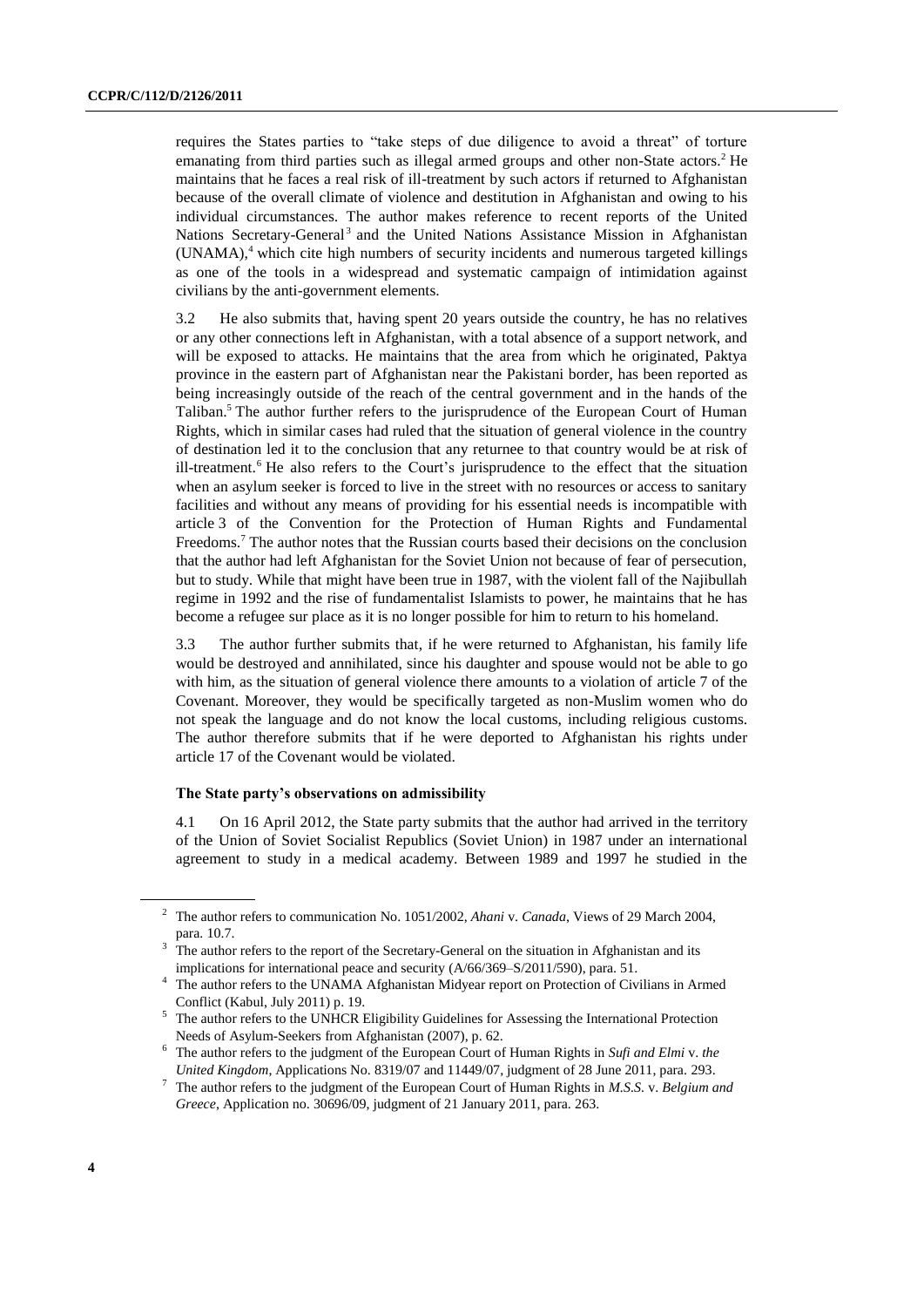journalism faculty of the state university of Saint Petersburg. In 1991 he visited relatives in Afghanistan for two weeks. Between September 1998 and March 2001 he was enrolled in post-graduate studies at the Saint Petersburg state university and had a temporary residence registration in Saint Petersburg. After he finished his studies his residence permit was extended until 10 January 2002. However he remained on the territory of the Russian Federation after his permit expired and on 28 January 2003 the Vasilyevskiy Island District Court of St. Petersburg convicted him of an administrative offence under article 18.8 of the Code of Administrative Violations and sentenced him to a fine and administrative expulsion by 23 February 2003. On 30 January 2003, he was issued with an exit visa for Afghanistan, but did not leave the territory of the Russian Federation.

4.2 On 5 February 2003 and 16 June 2003, the author filed requests for temporary protection with the Migration Departments of the St. Petersburg and Leningrad Region Internal Affairs Departments. Under section 7.1.3 of Federal Law No. 115-FZ on the Legal Position of Foreign Citizens in the Russian Federation,<sup>8</sup> the fact that he had been convicted of an administrative offence was an obstacle to granting him a temporary residence permit for a period of five years. However, the Kuybushevskiy District Court, on 23 October 2006, declared that the decision of the Migration Service was illegal and granted the author temporary asylum, which was extended by one year on two occasions, on 29 October 2007 and on 23 October 2008 respectively.

4.3 The Kuybushevskiy District Court issued its decision on humanitarian grounds, in accordance with article 8, paragraph 2, of the Convention for the Protection of Human Rights and Fundamental Freedoms and article 9 of the Convention on the Rights of the Child. The Court granted the author entitlement to enjoy his rights, including the right to family life. After being granted temporary asylum, the author had the opportunity, in accordance with article 6, paragraphs 3.4 and 3.62, of Federal Law No. 115, to apply for a temporary residence permit, outside of the Government-approved quota, as he was married to a citizen of the Russian Federation, who had living premises in the Kirovsky Region, and they had a minor child to support. According to article 7, paragraph 1.3, of Federal Law No. 115, a temporary residence permit may not be issued to a foreigner subject to administrative expulsion for a period of five years. That period expired for the author on 28 January 2008 and therefore as of 29 January 2008 he was entitled to file an application for a temporary residence permit to the Migration Department of the Kirovsky Region. However he failed to do so. He had explained to the Court that he did not intend to live in the Kirovsky Region for economic reasons and that he would like to live and work in St. Petersburg.

4.4 On 28 September 2009, the author filed an application for extension of his temporary asylum, but his application was rejected. He appealed the decision of the Federal Migration Service before the Dzerzhinsky District Court of St. Petersburg. Article 2.2 of the Law on refugees stipulates that the Law does not protect individuals who left their countries of origin for economic reasons. On the basis of that provision the Dzerzhinsky District Court rejected the author's appeal on 1 October 2010. Currently the author has the option to use his "personal, family rights", after a short voluntary exit from the Russian Federation and preparing "primary migration paperwork". After obtaining a temporary residence permit he will also be entitled to apply for citizenship through a simplified procedure.

4.5 The State party maintains that at the time of its submission there is no risk for the author of being forcibly expelled. According to article 31.9 of the Code of Administrative

**<sup>8</sup>** Federal Law No. 115-FZ, on the Legal Position of Foreign Citizens in the Russian Federation, 25 July 2002, available from www.legislationline.org/documents/action/popup/id/4355.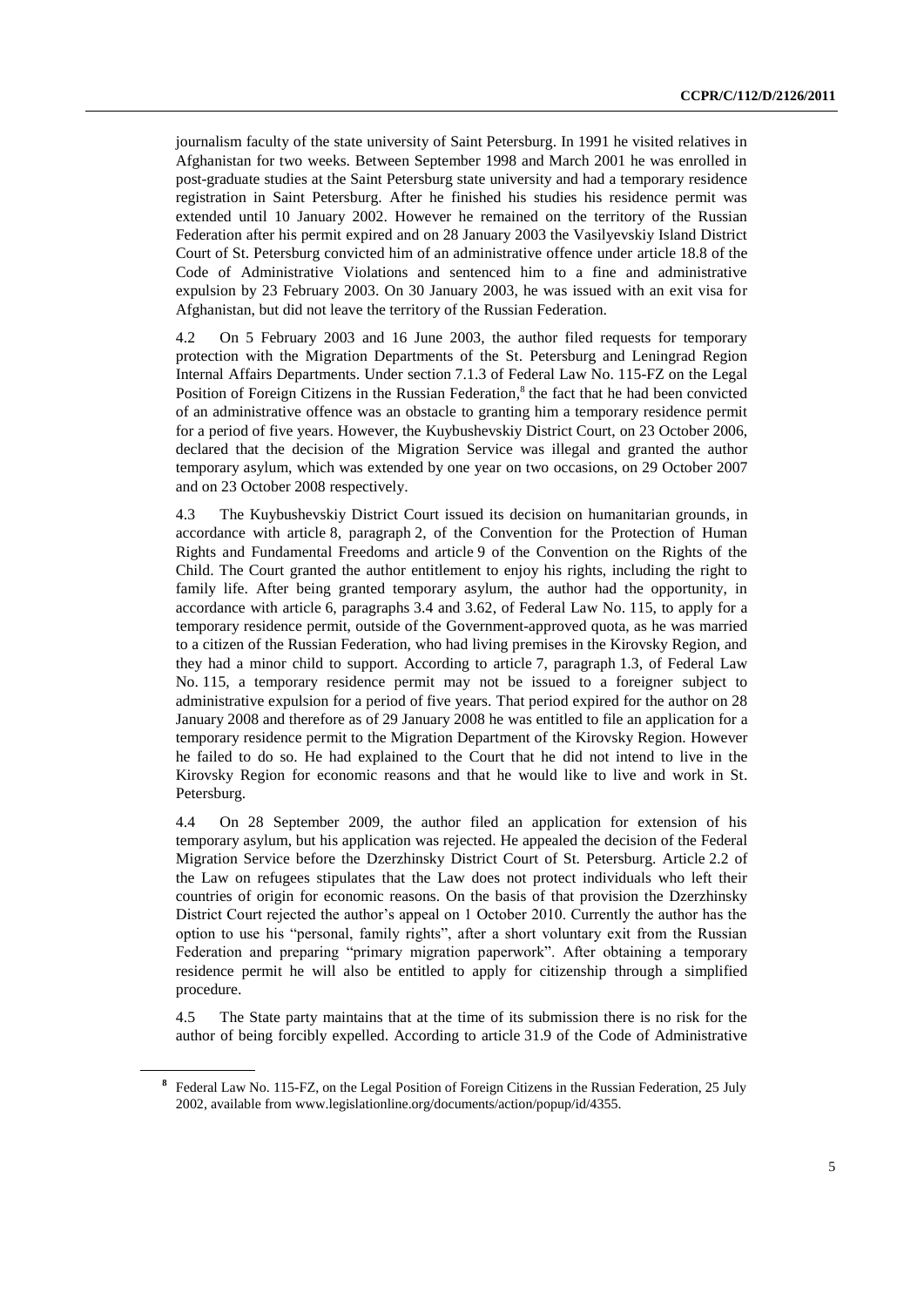Violations, an order for the imposition of an administrative punishment may not be implemented if it has not been implemented for two years after its entry into force. There is no decision regarding the deportation of the author to Afghanistan. The State party thus maintains that there has been no violation of the rights of the author on the territory of the Russian Federation.

4.6 The State party submits that the allegations of the author that there is a decision of the authorities of the Russian Federation to deport him and that he has exhausted all available domestic remedies as required under articles 2 and 5, paragraph 2 (b), of the Optional Protocol are unfounded and unreliable. The State party maintains that the communication should be declared inadmissible, inter alia for abuse of the right of submission.

#### **Author's comments on admissibility**

5.1 On 10 June 2012, the author submitted that the State party does not suggest any effective domestic remedies that should have been exhausted by the author and does not refer to any other valid inadmissibility grounds under articles 2 and 5 of the Optional Protocol.

5.2 Regarding the facts of the case, the author notes that the decision of the Kuybushevskiy District Court quashing the Migration Service's decision not to grant him temporary asylum, which referred to international human rights treaties, later became "inoperative" because of the subsequent refusal of the Migration Service to extend the author's temporary asylum.

5.3 The author agrees that he could not be expelled on the basis of the 28 January 2003 decision of the Vasilyevskiy Island District Court. However, the gist of his complaint is that, as he has no formal right to stay in the Russian Federation, he could be deported at any time pursuant to section 31 of Federal Law No.  $115^{\circ}$  in conjunction with section 13 of the

<sup>9</sup> The article reads: "Article 31. Consequences of Non-Observation by a Foreign Citizen of the Term of Stay or of Residence in the Russian Federation.

<sup>1.</sup> If the term of the residence or of a temporary stay of a foreign citizen in the Russian Federation is reduced, this foreign citizen is obliged to leave the Russian Federation within three days.

<sup>2.</sup> If a permit for a temporary residence or a residence permit issued to a foreign citizen is cancelled, this foreign citizen is obliged to leave the Russian Federation within 15 days.

<sup>3.</sup> A foreign citizen who has failed to discharge the duty stipulated in Items 1 and 2 of the present Article is subject to deportation.

<sup>4.</sup> The deportation of foreign citizens in the cases envisaged in the present Article, shall be carried out by the federal executive power body, controlling the matters of internal affairs, or by its territorial subdivision.

<sup>5.</sup> The deportation shall be effected at the expense of the funds of the deported foreign citizen, and if such funds are absent or if the foreign worker was taken on for a job with a violation of the procedure for the invitation and the use of foreign workers established in this Federal Law – at the expense of the funds of the body which has invited him, or of the diplomatic representation or of the consular institution of the foreign State of which the deported foreign citizen is a national, or of the international organization or of its representation or of the natural person or the legal entity mentioned in Article 16 of the present Federal Law. *Federal Law No. 122-FZ of August 22, 2004 reworded Item 6 of Article 31 of this Federal Law. The new wording shall enter into force as of January 1, 2005*.

<sup>6.</sup> If it is impossible to identify the inviting party, the outlays on the deportation arrangements shall be expense commitments of the Russian Federation. The procedure for spending the funds allocated for the said purpose shall be determined by the Government of the Russian Federation.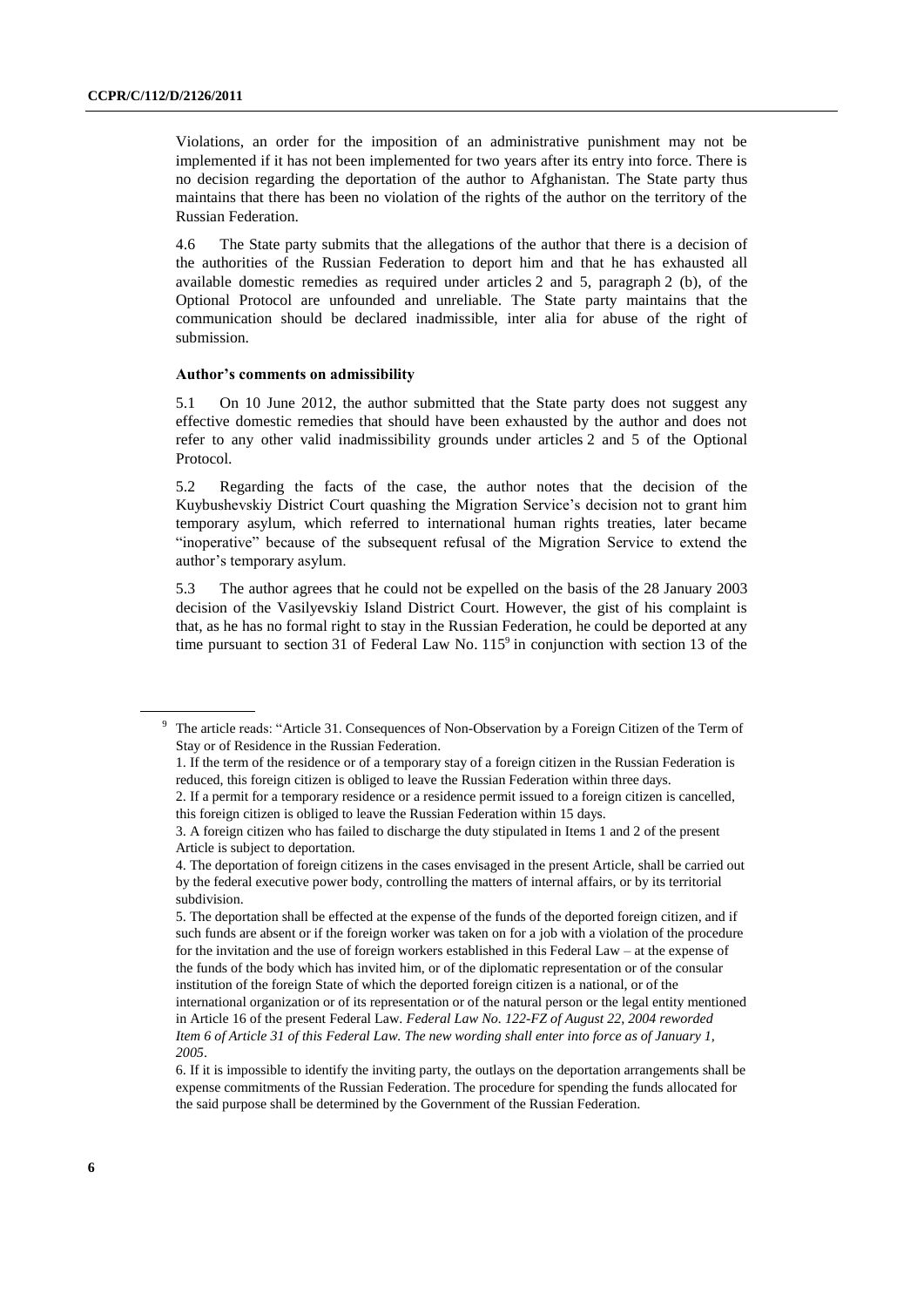Law on refugees".<sup>10</sup> Such a decision may be taken by Migration Service officials at any time and the only reason that that had not been done was the Committee's request for interim measures . The author further maintains that there is no procedure for the judicial review of a deportation decision that would automatically suspend the deportation. If deported he would be prevented from visiting the Russian Federation and seeing his family for at least five years. Additionally, since he has no status in the Russian Federation, he cannot work legally, nor is he entitled to medical or social insurance or support or to move around. The author's status has remained unchanged since his submission to the Committee.

5.4 The author is concerned at the State party's suggestion that he leave the country and re-enter in order to regularize his stay. There is no guarantee that if he leaves he would be allowed to re-enter the country. He has no documents with which to leave the country

4. A person who has lost temporary asylum or has been deprived of temporary asylum due to the circumstances provided for in paragraph 5 and paragraph 6, subparagraph 2 of Article 12 of this Federal Law, has no other legal grounds to stay in the territory of the Russian Federation and refuses to leave voluntarily, shall be expelled (deported) from the territory the Russian Federation in accordance with the present Federal Law, other federal laws and other normative legal acts of the Russian Federation and the international treaties to which the Russian Federation is a party.

5. Expulsion (deportation) of persons from the territory of the Russian Federation is carried out by the federal executive body authorized to exercise the functions of control and supervision in the field of migration and its regional authorities, in cooperation with the federal executive body for internal affairs and its territorial bodies." Available from http://refworld.org/cgi-bin/texis/vtx/rwmain? page=country&docid=527246344&skip=0&coi=RUS&querysi=Law & refugees&searchin=title&sort=date.

<sup>7.</sup> The federal executive power body controlling the matters of internal affairs or its territorial subdivision shall forward information on the deportation of a foreign citizen to the federal executive power body controlling the matters of foreign affairs.

<sup>8.</sup> The federal executive power body controlling the matters of foreign affairs shall inform the diplomatic representation or the consular institution of the foreign State in the Russian Federation, whose national the deported foreign citizen is, on the deportation of the foreign citizen. 9. Foreign citizens subject to deportation shall be kept by court decision in the specially allocated premises of the internal affairs bodies, or in the special institutions established in accordance with the procedure laid down by the law of the subject of the Russian Federation, until the execution of the decision on the deportation." Available from www.legislationline.org/documents/action/ popup/id/4355.

 $10$  The article reads:

<sup>&</sup>quot;Article 13. Expulsion (deportation) of persons from the territory of the Russian Federation 1. A person receiving a notice dismissing their application on its merits or refusal of refugee status or notice of loss of refugee status or deprivation of refugee status who does not exercise their right to appeal the decision and refuses to leave voluntarily, shall be expelled (deported), together with their accompanying family members from the territory of the Russian Federation in accordance with the present Federal Law, other federal laws and other normative legal acts of the Russian Federation and the international treaties to which the Russian Federation is a party.

<sup>2.</sup> The person who appeals a decision dismissing their application on its merits or the refusal of refugee status or a decision on the loss of refugee status or deprivation of refugee status and receives notice that their appeal has been rejected, and has no other legal grounds to stay in the territory of the Russian Federation and refuses to voluntarily depart, shall be expelled (deported), together with their accompanying family members, from the territory of the Russian Federation in accordance with the present Federal Law, other federal laws and other normative legal acts of the Russian Federation and the international treaties to which the Russian Federation is a party.

<sup>3.</sup> A person deprived of the status of refugee or asylum in connection with their conviction for a crime committed in the territory of the Russian Federation shall be subject to expulsion (deportation) from the territory of the Russian Federation after serving their sentence, unless other rules are provided by international treaties to which the Russian Federation is a party.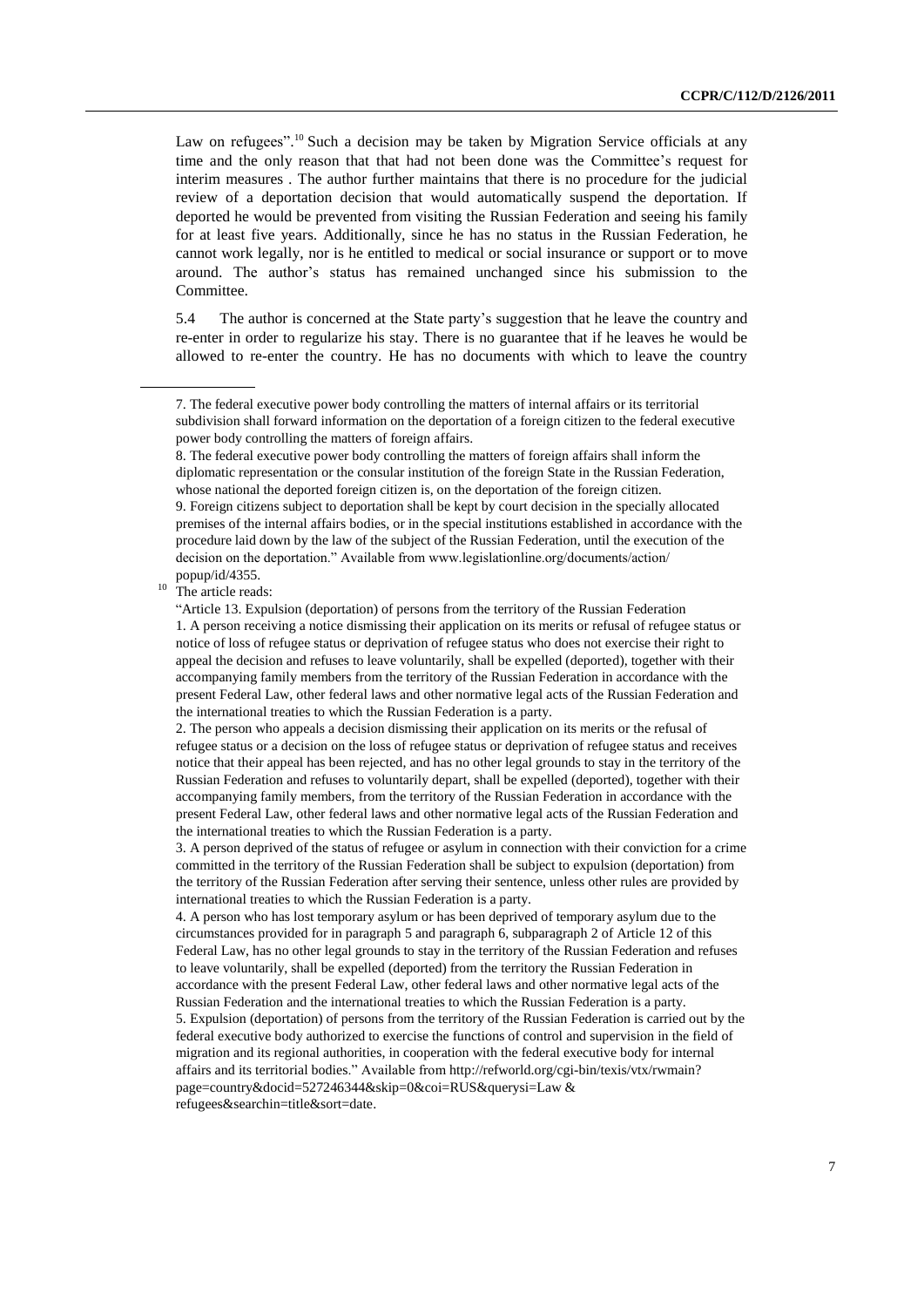legally. The author finds it surprising that the authorities are suggesting a way to circumvent their own migration regulations, without any explanation as to why, if the State party accepts that he has genuine family ties in the country, relevant documents cannot be issued to him while in the Russian Federation.<sup>11</sup>

5.5 The author maintains that he has done nothing to abuse his right to submit an individual communication and notes that the State party does not make any reference to the Committee's case law to support that contention. According to the prevailing Russian legal doctrine, which is based on article 10 of the Russian Civil Code, abuse of right is an exercise of a right with the sole intent to damage the "lawful interests" of the other party. The author maintains that, even under that doctrine, a complaint to an adjudicative body cannot be considered an abuse of right when it is not made with the intent to damage the "lawful interests" of other parties. He maintains that he submitted his communication to the Committee in order to seek international protection of his human rights.

#### **State party's additional observations on admissibility**

6.1 On 17 August 2012, the State party reiterated its previous submission on the admissibility of the communication (see paras. 4.1–4.6).

6.2 The State party further submits that the author has not filed any further appeals, such as an appeal to the Supreme Court of the Russian Federation. According to article 126 of the Constitution of the Russian Federation, article 19 of the Federal Constitutional Law on the Judicial System and article 9 of the Federal Constitutional Law on the Courts of General Jurisdiction, the Supreme Court is the highest judicial authority on administrative cases. The State party further maintains that the author repeatedly failed to use the opportunity to legalize his stay in the territory of the Russian Federation. The State party submits that the allegations of the author that there is a decision of the authorities of the Russian Federation to deport him and that he has exhausted all available domestic remedies in accordance with articles 2 and 5, paragraph 2 (b), of the Optional Protocol are unfounded and unreliable. The State party maintains that the communication should be declared inadmissible, inter alia for abuse of the right of submission.

#### **Author's further comments on admissibility**

7.1 On 19 October 2012, the author notes that the State party's observations are essentially identical to its observations submitted on 16 April 2012 and refers to his own submission of 10 June 2012.

7.2 The author further submits that a request for a supervisory review, as proposed by the State party, does not constitute an effective domestic remedy to be pursued by the author. <sup>12</sup> He further submits that, meanwhile, after the Committee's interim measures request, the author had once again been refused temporary asylum in the Russian Federation.<sup>13</sup> He therefore maintains that he is at imminent and real risk of deportation. If deported the author will not be able to re-enter the Russian Federation (section 26 of the "Exit from Russian and Entry into Russia Act") and will be separated from his family for many years.

<sup>11</sup> The author refers to the judgment of the European Court of Human Rights in *Kiyutin* v. *Russia*, judgment of 10 March 2011, Application no. [2700/10,](http://hudoc.echr.coe.int/sites/eng/Pages/search.aspx#{"appno":["2700/10"]}) para. 69.

<sup>&</sup>lt;sup>12</sup> The author refers in particular to the Committee's Views in communication No. 1866/2009, *Chebotareva* v. *Russian Federation*, Views adopted on 26 March 2012.

<sup>&</sup>lt;sup>13</sup> The author submits a copy of a letter from the Russian Federal Migration Service for St. Petersburg and Leningrad Region, dated 11 October 2012.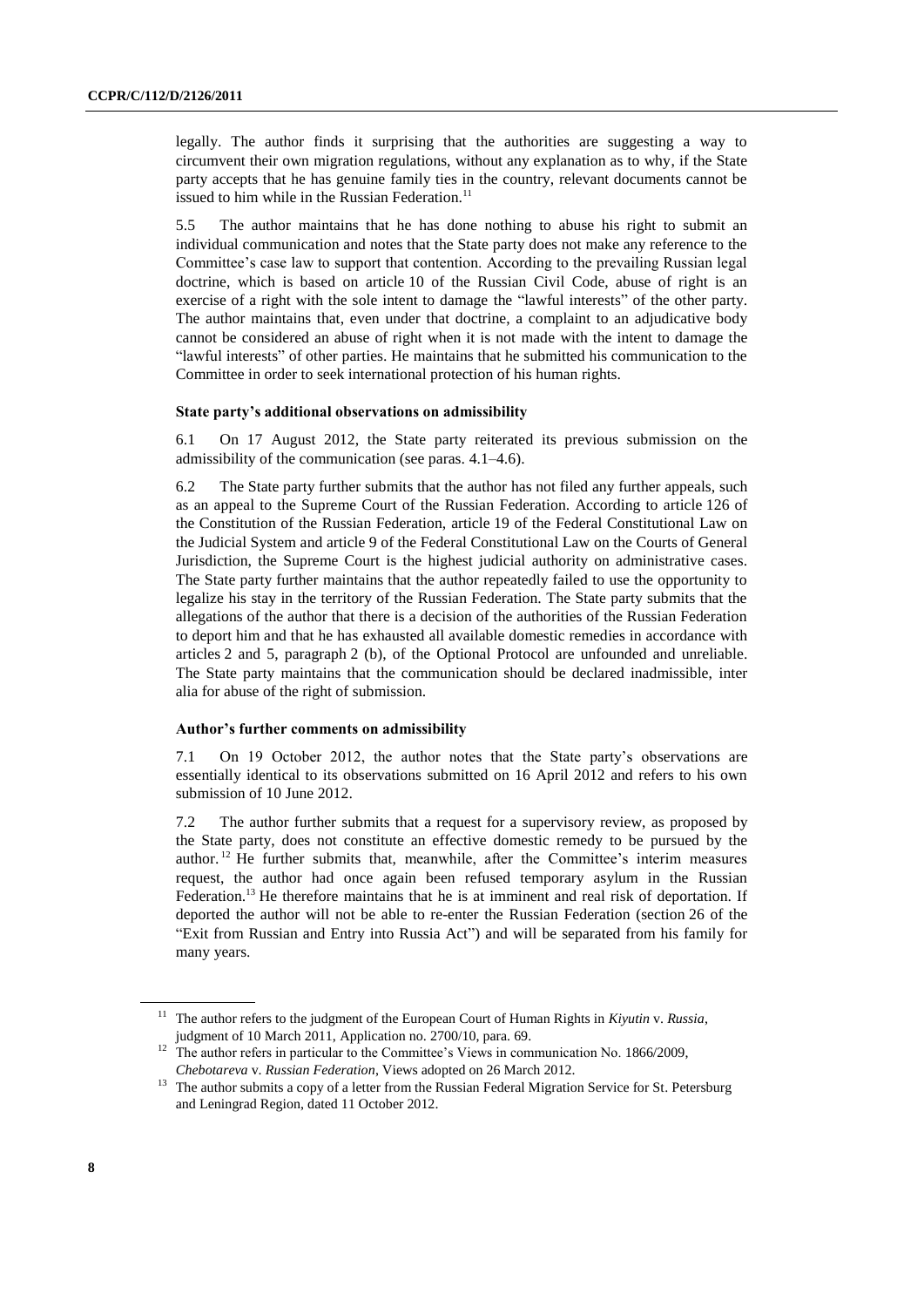#### **Further submission by the author**

8. On 13 July 2013, the author submits that he still has no papers and "has no valid legal grounds" for remaining in the Russian Federation and therefore, under the domestic legislation on the status of foreigners, may be deported at any time on the basis of an administrative decision of the Federal Migration Service. He reiterates that his latest request for temporary asylum, submitted after his communication to the Committee, has been rejected. He further submits that his appeals of that decision have also failed and provides copies of the relevant court decisions.<sup>14</sup>

#### **Further submission by the State party**

9. On 18 October 2013, the State party confirms that the author's appeal against the decision to refuse his application for temporary asylum had been reviewed and rejected by the Dzerzhinskiy District Court in a judgment of 23 January 2013 and that the St. Petersburg City Court rejected the appeal against that judgement on 15 May 2013. It further submits that the Supreme Court has not reviewed a cassation appeal against the Dzerzhinskiy District Court judgment. The State party submits that, on the basis of the court decisions, it appears that in his application and appeals the author had put forward the same arguments as in 2009, namely that the first instance court had agreed with the decision of the Federal Migration Service and had not found any grounds to declare it illegal. Accordingly at the time of the State party's submission there were no grounds to grant temporary asylum to the author on the territory of the Russian Federation.

#### **Issues and proceedings before the Committee**

#### *Consideration of admissibility*

10.1 Before considering any claim contained in a communication, the Human Rights Committee must, in accordance with rule 93 of its rules of procedure, decide whether or not the communication is admissible under the Optional Protocol to the Covenant.

10.2 The Committee has ascertained, as required under article 5, paragraph 2 (a), of the Optional Protocol, that the same matter is not being examined under another procedure of international investigation or settlement.

The Committee notes the State party's submission that there was no decision regarding the deportation of the author to Afghanistan and that therefore the communication should be declared inadmissible under article 2 of the Optional Protocol. That submission raises the issue of whether the author of the communication can be regarded as a "victim" for the purposes of articles 1 and 2 of the Optional Protocol. In that regard the Committee takes note of the author's explanation that, on the basis of Federal Law No. 115 in conjunction with section 13 of the Law on refugees the officials of the Migration Service could at any time take a decision to deport him and that the only reason that that had not been done was the Committee's request for interim measures. The author also submits that there is no procedure for the judicial review of such a deportation decision that would suspend the deportation. The Committee notes that the State party has not refuted those submissions. The Committee further notes that the author has alleged that if deported to Afghanistan he would be facing a real and personal risk of torture. The Committee observes that the facts as presented raise issues under article 7 of the Covenant

<sup>&</sup>lt;sup>14</sup> The author provides a copy of a judgement of the Dzerzhinskiy District Court, dated 23 January 2013; a copy of his appeal of that judgement, from February 2013; and a copy of the appellate ruling of the St. Petersburg City Court rejecting his appeal, dated 15 May 2013.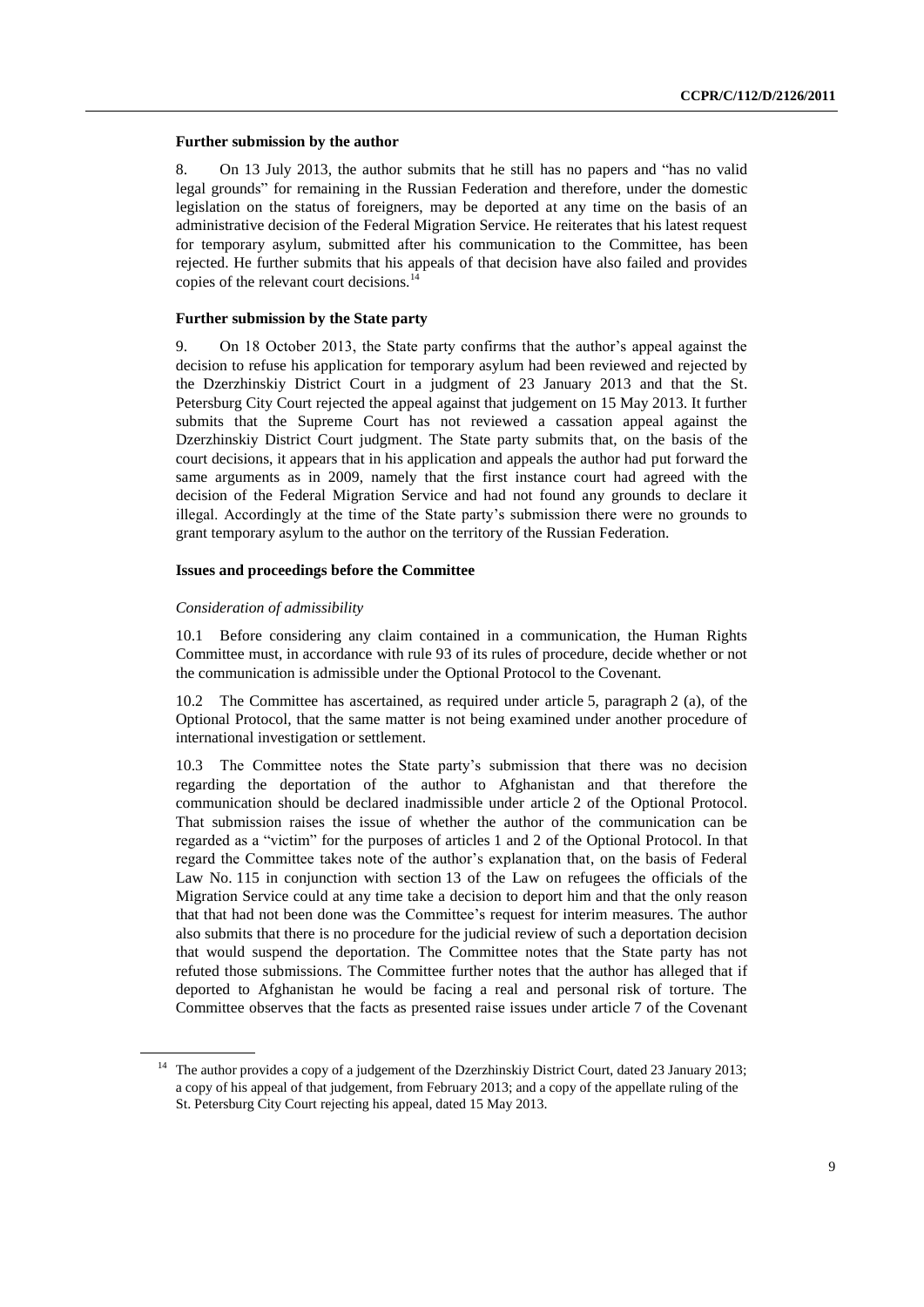and finds that it is not precluded from examining the communication by the requirements of article 2 of the Optional Protocol.

10.4 The Committee notes the State party's submission that the author had failed to exhaust the available domestic remedies in that he had failed to request a residence permit on the basis of his marriage to a Russian Federation citizen. The Committee notes that the author has not provided an explanation as to why applying for a residence permit on the ground of being married to a Russian Federation citizen and having a child, who is also a Russian Federation citizen, would not have constituted an effective remedy for the protection of his rights under article 17 of the Covenant. The Committee therefore declares the author's claim under article 17 to be inadmissible under article 5, paragraph 2 (b), of the Optional Protocol.

10.5 The Committee takes note of the State party's argument that the communication should be considered inadmissible on the grounds of abuse of the right to submit communications, owing to the fact that, both during and after the period for which he had been granted temporary asylum, the author had failed to apply for a residence permit on the basis of his marriage to a Russian Federation citizen and of having a child of that marriage to support. The Committee however observes that the essence of the author's communication concerns issues under article 7 of the Covenant if the author were to be deported to Afghanistan, and finds that it is not precluded from examining the communication by the requirements of article 3 of the Optional Protocol.

10.6 The Committee further takes note of the State party's argument that the author had failed to exhaust the available domestic remedies since he had failed to apply for a residence permit on the basis of his marriage to a Russian citizen and that the above legal avenue was still available to him if he left the country voluntarily and submitted "primary migration paperwork" (see para. 4.4 above). The Committee however takes note of the author's explanations that he has no valid documents with which to leave the Russian Federation legally and that there is no guarantee that, if he leaves, he will be allowed to reenter the country. The Committee observes that, as an undocumented immigrant, if the author leaves the Russian Federation the only possible destination for him would be his home country, Afghanistan. The Committee also observes that the risk of his being subjected to torture would not be assessed by the State party's authorities in the course of application proceedings for a residence permit on the basis of family ties. The Committee therefore concludes that it is not precluded from examining the author's claim under article 7 of the Covenant by the requirements of article 5, paragraph 2(b), of the Optional Protocol.

10.7 The Committee notes the State party's further submission that the author had failed to exhaust the available domestic remedies in that he had not filed any appeals to the Supreme Court of the Russian Federation, which is the highest judicial authority for administrative issues. The Committee however observes that the decision of the Dzerzhinskiy District Court of 1 October 2010, which upheld the refusal to extend the author's temporary asylum, was based on the consideration that the Law on Refugees does not protect individuals such as the author, who in the opinion of the Court had originally left their country for economic reasons. The Committee further observes that the author has raised issues under article 7 of the Covenant and that the State party has not provided an explanation as to whether the suggested appeal to the Supreme Court would result in an assessment of whether the author would be at risk of being subjected to torture were he to be forcibly deported to Afghanistan. The Committee observes that, in the context of article 7 of the Covenant, the principle of exhaustion of domestic remedies requires the author to use remedies that are directly related to assessing the risk of torture in the country to which he would be sent, not those that might allow him to remain where he is. The Committee therefore concludes that it is not precluded from examining the author's claim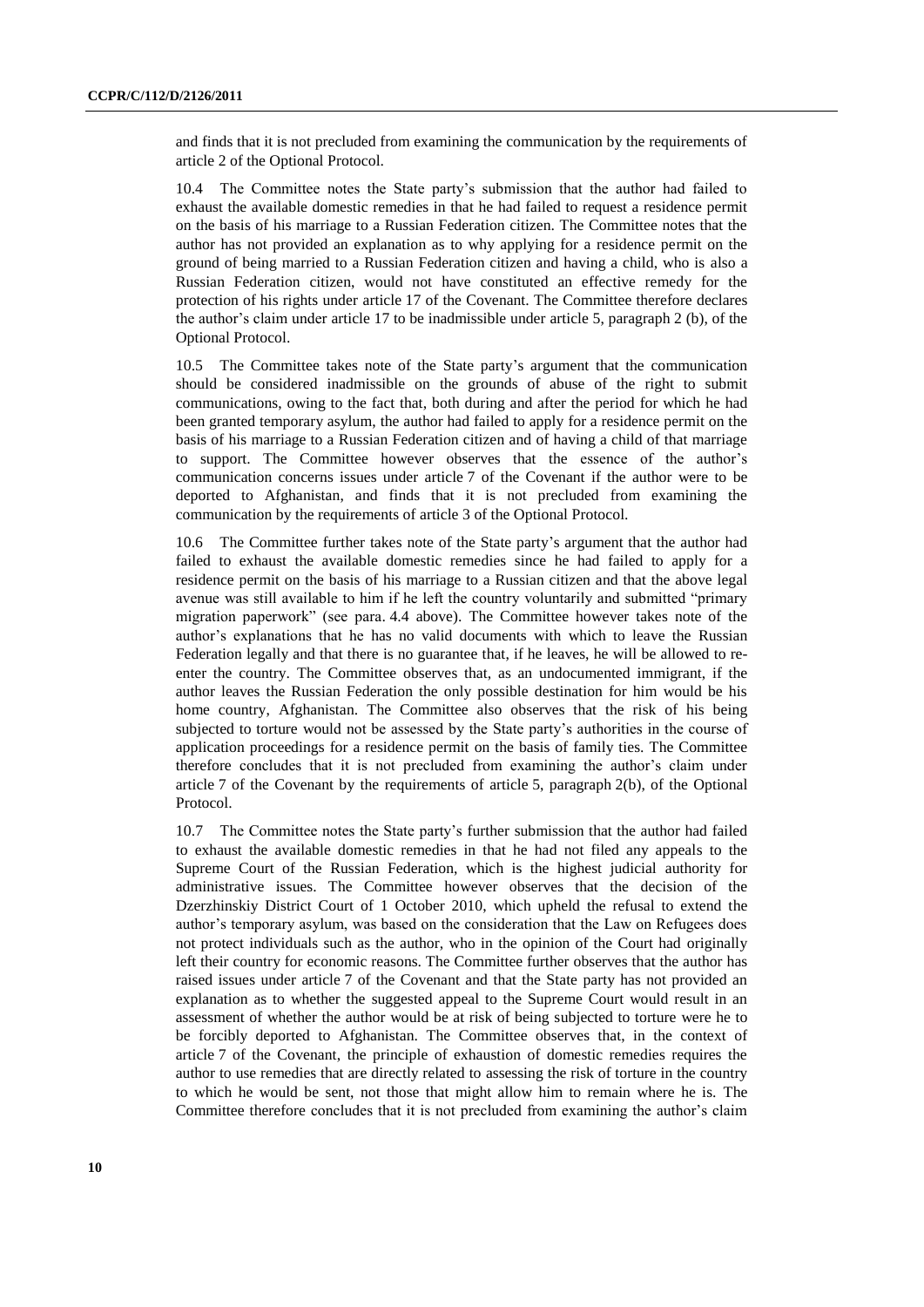under article 7 of the Covenant by the requirements of article 5, paragraph  $2$  (b), of the Optional Protocol, declares that claim admissible and proceeds to its examination on the merits.

#### *Consideration of the merits*

11.1 The Human Rights Committee has considered the communication in the light of all the information made available to it by the parties, as provided for under article 5, paragraph 1, of the Optional Protocol.

11.2 The Committee has taken note of the author's submission that, if returned to Afghanistan, being a former combatant of the pro-Soviet regime who fought against the mujahideen, he would be at serious risk of a vigilante attack by the Taliban fighters; that having spent 20 years outside the country he had no connections left there, and would be in a situation of total absence of a support network and exposed to attacks; and that the area from which he originated has been reported to be increasingly outside of the reach of the central government and in the hands of the Taliban.

11.3 The Committee recalls its general comment No. 31, in which it refers to the obligation of States parties not to extradite, deport, expel or otherwise remove a person from their territory where there are substantial grounds for believing that there is a real risk of irreparable harm.<sup>15</sup> The Committee recalls that it is generally for the judicial authorities of the States parties to the Covenant to assess the facts in such cases, unless it is found that the evaluation was clearly arbitrary or amounted to a denial of justice.<sup>16</sup>

11.4 The Committee notes the author's allegations that, if returned to Afghanistan, being a former combatant of the pro-Soviet regime who fought against the mujahideen, he would be at serious risk of a vigilante attack by the Taliban fighters and that the fact that he has spent more than 20 years in the Russian Federation would increase the risk to his life. The Committee considers that the author's allegations suggest that he is at real and personal risk of being subjected to treatment contrary to article 7 of the Covenant. The Committee observes that the material before it shows that, when the author's claims were considered by the State party's authorities, much weight was given to the fact that the domestic legislation regulating refugee status did not apply to him and that it appears that in the proceedings related to his application for temporary asylum inadequate consideration was given to the specific rights of the author under the Covenant.<sup>17</sup> The Committee observes that the State party in its submissions merely states that he had left his home country for economic reasons and does not assess the current risk of torture for the author should he be returned to Afghanistan. Notwithstanding the deference given to the immigration authorities to assess the evidence before them, the Committee considers that further analysis should be carried out in the present case. In the absence of a submission from the State party demonstrating that a thorough assessment would be conducted of his claims that he might be subjected to torture if forcibly returned to Afghanistan, the Committee considers that a deportation order issued and enforced against the author would constitute a violation of article 7 of the Covenant.

<sup>&</sup>lt;sup>15</sup> See general comment No. 31 (2004) on the nature of the general legal obligation imposed on States Parties to the Covenant, para. 12.

<sup>&</sup>lt;sup>16</sup> See general comments No. 6 (1982) on article 6: the right to life; and No. 20 (1992) on article 7: prohibition of torture, or other cruel, inhuman or degrading treatment or punishment; and, for example, communications No. [1763/2008,](http://sim.law.uu.nl/SIM/CaseLaw/CCPRcase.nsf/f24e71b48a2b7174c1256835003ceaa3/7EADE9B62B151F21C12578CB0030C7BE?Opendocument) *Pillai et al.* v. *Canada*, Views adopted on 25 March 2011, para. 11.2; No. 1544/2007, *Hamida* v. *Canada*, Views adopted on 18 March 2010, para. 8.2.

<sup>17</sup> See for example communication No. 1544/2007, *Hamida* v. *Canada* (see footnote 18), paras. 8.3–8.4 and 8.6.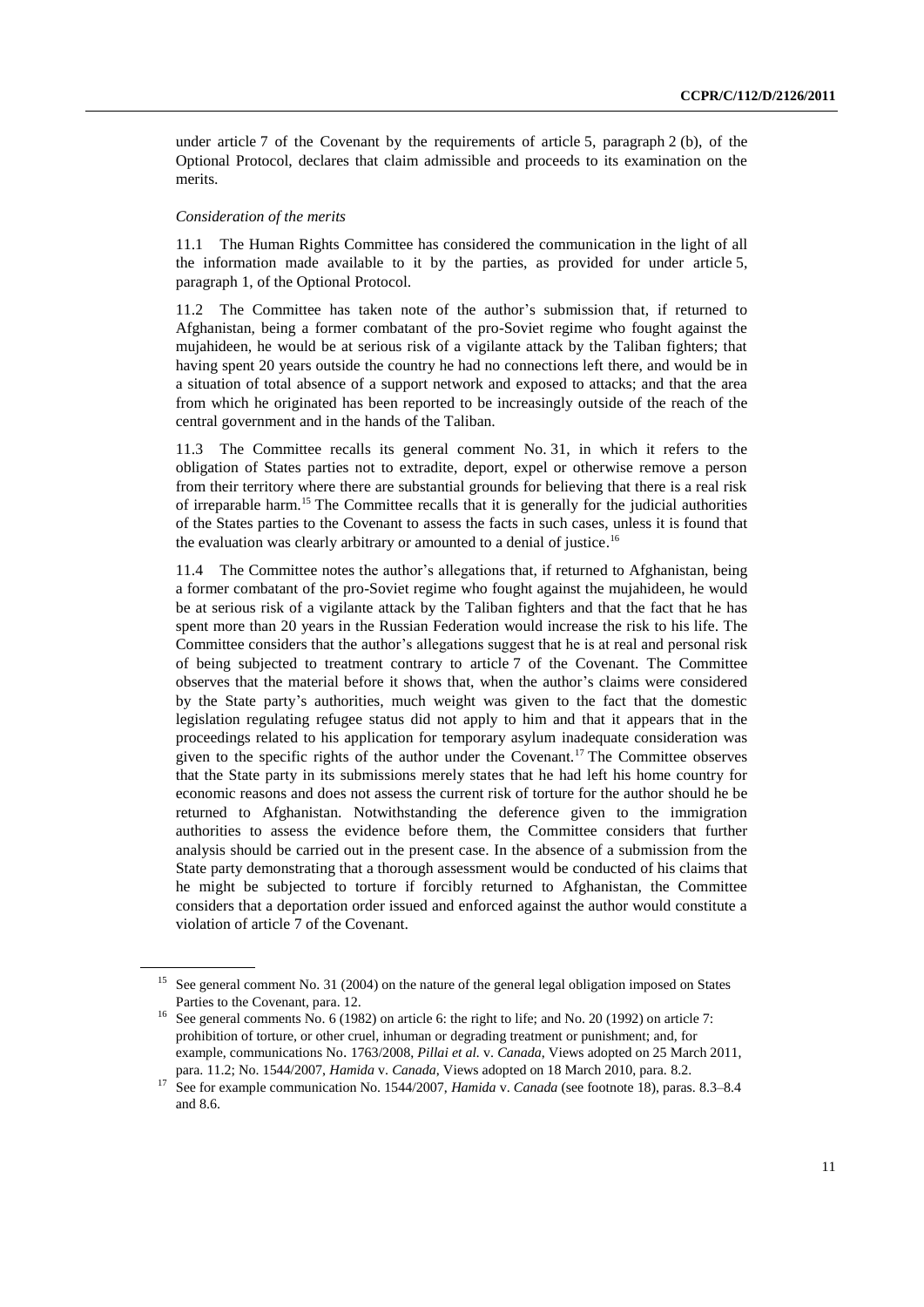12. The Human Rights Committee, acting under article 5, paragraph 4, of the Optional Protocol to the International Covenant on Civil and Political Rights, is of the view that a deportation order issued and enforced against the author would violate his rights under article 7 of the Covenant.

13. In accordance with article 2, paragraph 3 (a), of the Covenant, the State party is under an obligation to provide the author with an effective remedy, including a full reconsideration of his allegations of the risk of torture, taking into account the State party's obligations under the Covenant. The State party is also under an obligation to avoid exposing others to similar risks of a violation.

14. Bearing in mind that, by becoming a party to the Optional Protocol, the State party has recognized the competence of the Committee to determine whether or not there has been a violation of the Covenant and that, pursuant to article 2 of the Covenant, the State party has undertaken to ensure to all individuals within its territory or subject to its jurisdiction the rights recognized in the Covenant and to provide an effective and enforceable remedy where a violation has been established, the Committee wishes to receive from the State party, within 180 days, information about the measures taken to give effect to the Committee's Views. The State party is also requested to publish the present Views and to have them widely disseminated in the official language of the State party.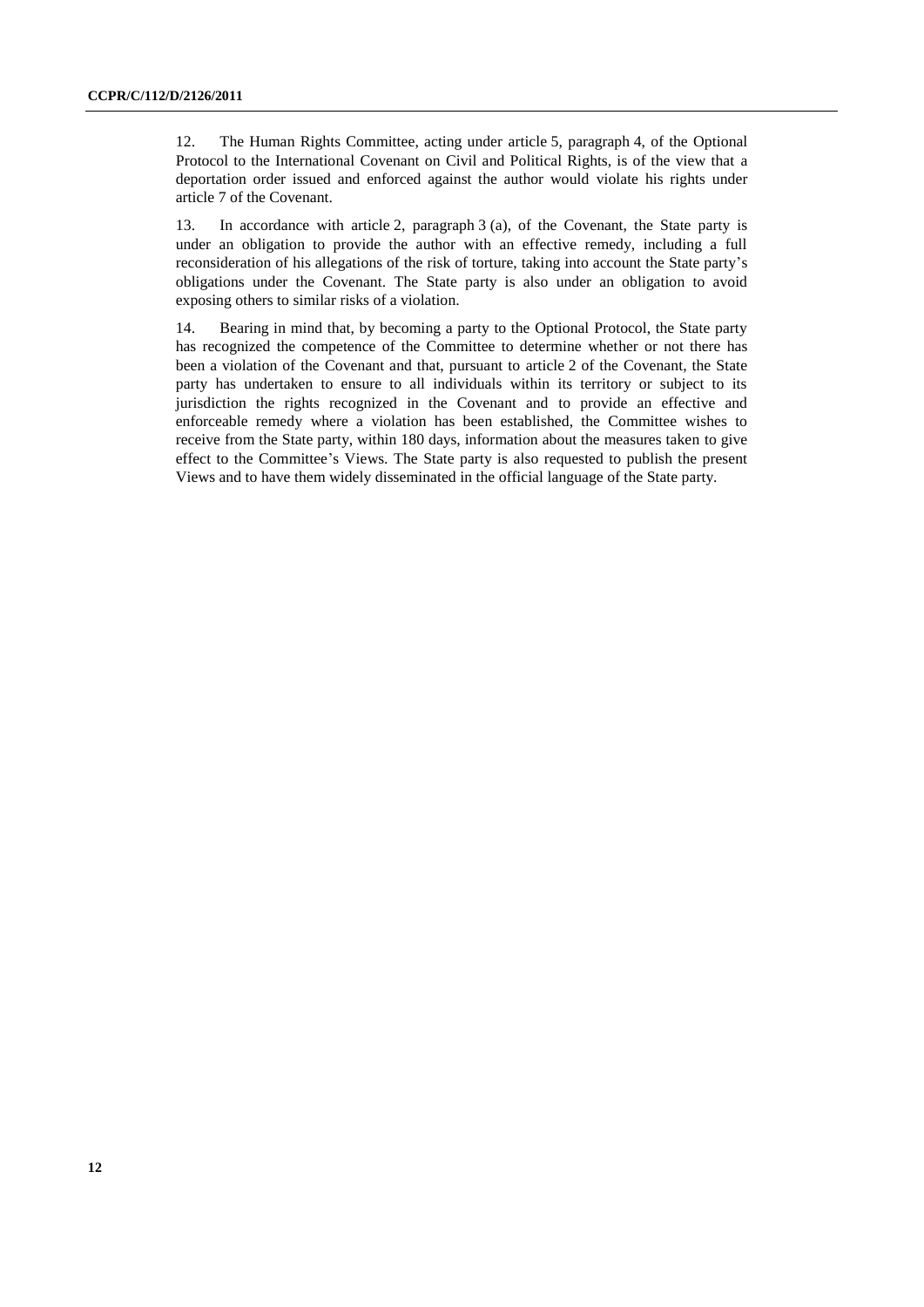### **Appendices**

### **Appendix I**

[Original: English]

#### **Joint opinion of Committee members Christine Chanet, Yuval Shany and Konstantine Vardzelashvili (dissenting)**

1. We are unable to join the majority on the Committee in finding a violation of article 7 of the Covenant in the circumstances of the case.

2. As it appears form the case file, the courts of the State Party addressed on multiple occasions (on 25 May 2005, 6 September 2010, 9 December 2010, 14 March 2011, 23 January 2013) the author's claim that his life would be at risk if he were deported to Afghanistan and found those claims to be unsubstantiated. As a result, the State party refused to grant the author permanent asylum and in 2009 revoked his temporary asylum status, thus rendering him eligible for future deportation. The State party did not challenge the author's claim that the courts that had reviewed his case failed to consider his refugee sur place argument (i.e., the argument that even though he left Afghanistan for economic reasons, he would nonetheless be placed at risk should he be compelled to return there now). We therefore agree with the substantive holding of the majority that, if the State party were to deport the author now without considering his refugee sur place argument, it would violate the State party's non-refoulement obligations under the Covenant.

3. Still, we question the ripeness of the communication, and believe it should have been declared inadmissible for the following reasons.

4. The State party has maintained in its submissions to the Committee that no decision has actually been made to deport the author. Furthermore, it has acknowledged that, on account of his family relations with Russian citizens, the author is eligible to regularize his legal status in the Russian Federation, and has offered the author the opportunity to apply for a temporary residence permit, which would lead, through a simplified procedure, to his obtaining permanent residence status in the State party. That right was recognized by three different courts – the Supreme Court of the Russian Federation (in its decision of 14 March 2011 following a supervisory appeal), the City Court of St. Petersburg (in its decision of 6 September 2010) and the District Court of St. Petersburg (in its decision of 25 May 2006). It should also be noted that the District Court of St Petersburg specifically held that the Constitution of the Russian Federation, the Convention for the Protection of Human Rights and Fundamental Freedoms (the European Convention on Human Rights) and the Convention on the Rights of the Child all preclude the author's imminent deportation. The District Court therefore granted the author temporary asylum and instructed him to apply for permanent residence in the Russian Federation. To date, the author has not applied for permanent residence, citing the fact that that would entail his relocation from St. Petersburg to Kirovsk (where his wife is registered as a resident).

5. While the specific conditions attached by the State party to applications for temporary or permanent residence – submission of an application in Kirovsk or a short-term exit from the Russian Federation – may inconvenience the author and may even give rise to certain justified concerns on his part, there is nothing in the evidence before us that would suggest that the State party has decided to deport the author in contravention of its nonrefoulement obligations under the Covenant. We are therefore unable to agree with the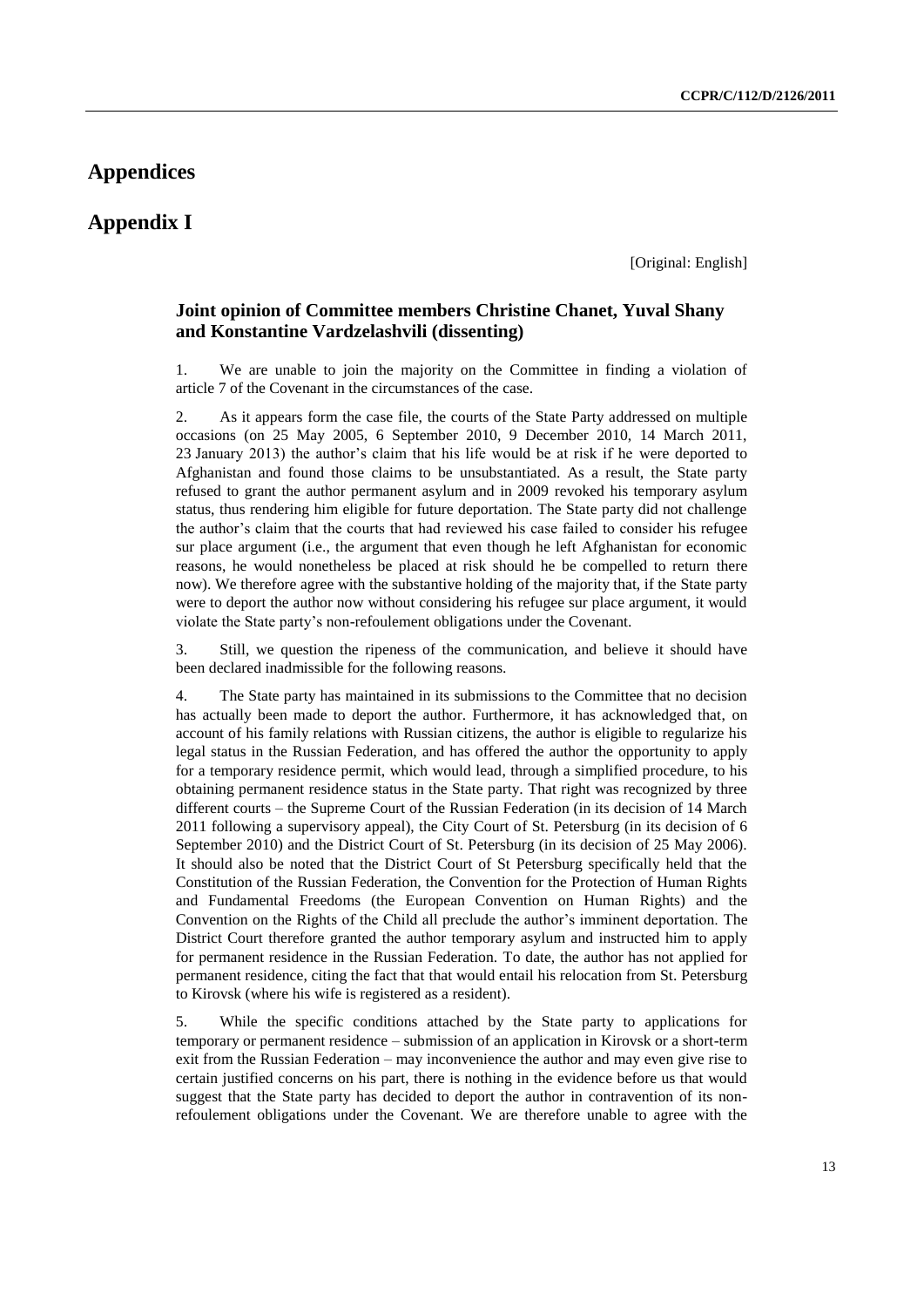majority's conclusion that the State party failed to refute the author's claim that he is facing imminent deportation and that "the only reason that that had not been done was the Committee's request for interim measures" (see para. 10.3. of the Views). Rather, we regard the author's claim of a risk of imminent deportation to be unsubstantiated by the information in the case file, which points in its entirety towards the opposite conclusion – namely, that the State party is attempting to find ways to regularize the status of the author in the Russian Federation.

6. Thus, although the author's presence in the Russian Federation is currently precarious, as he has been unwilling or unable to follow the procedures for regularizing his legal status, we are unable to conclude that there is at present a "real risk"<sup>18</sup> that he would be deported to Afghanistan (and be exposed there to irreparable harm). As a result, we are of the view that he does not yet qualify as a "victim" of a violation of article 7 of the Covenant, and that the communication should therefore have been declared inadmissible under article 1 of the Optional Protocol.

7. Should the State party reach a new decision to actually deport the author, such a decision would be governed by the provisions of article 7 and 13 of the Covenant, and the State party would then be required to provide the author with the opportunity to challenge the decision before domestic legal mechanisms, as well before international legal mechanisms, including this Committee.

<sup>&</sup>lt;sup>18</sup> See the Committee's general comment No. 31 (2004) on the nature of the general legal obligation imposed on States parties to the Covenant, para. 12.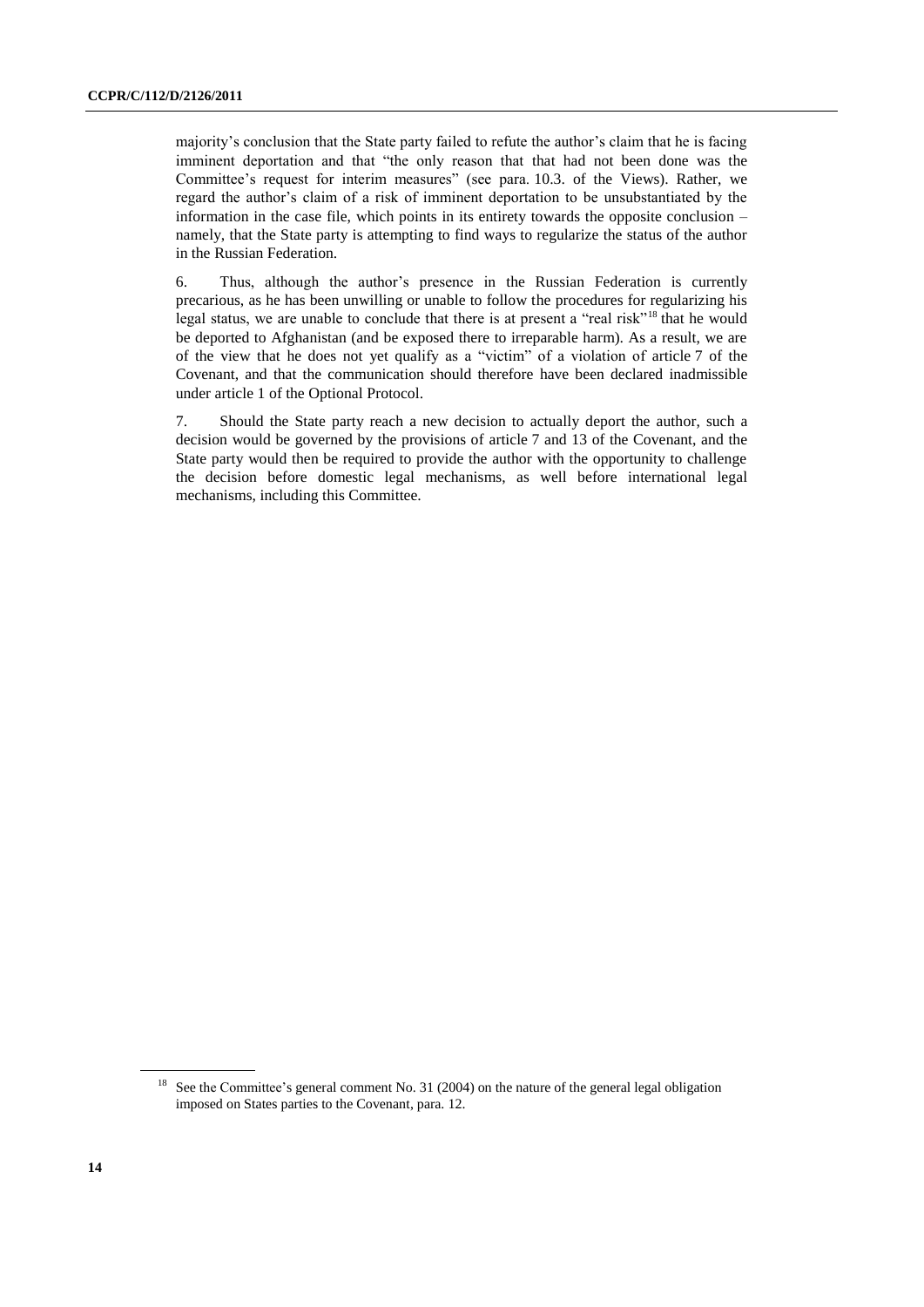## **Appendix II**

[Original: English]

### **Individual opinion of Committee member Yuji Iwasawa (dissenting)**

1. The author submitted the present communication when no deportation order was in place. It thus raises the issue of whether the author is a "victim" under the Optional Protocol. The author claimed that the Migration Service officials could take the decision to deport him at any time. In response, the State party stresses and reiterates that "at the moment of its submission there is no risk for the author to be forcibly expelled. … There is no decision regarding the deportation of the author to Afghanistan" (paras. 4.5  $\&$  6.1). Because a decision to deport him to Afghanistan has not been taken, I am of the view that he is not a "victim" of a violation of article 7 of the Covenant and that the communication should have been found inadmissible. The author claims that the only reason a decision to deport him has not been taken is the Committee's request for interim measures, and that claim appears to form the basis for the Committee's conclusion that he is a "victim" (see para. 10.3). However, the granting of interim measures by the Committee cannot turn an inadmissible communication into an admissible one. I am unable to agree with the Views of the majority which find the communication admissible and find a violation in a hypothetical form that if a deportation order is issued and enforced against the author it would violate his rights under article 7 of the Covenant.

2. Needless to say, in deporting a person, States parties are obliged to respect the provisions of the Covenant. Therefore, should the State party take a decision to deport the author, it must observe the provisions of the Covenant, including article 7. If the decision contravenes the Covenant, the author is not precluded from submitting a new communication to the Committee with a new request for interim measures.

3. The power of the Committee to make a request for interim measures is to be exercised only if it is urgently required in order to prevent "irreparable damage" to the author's rights under the Covenant before the Committee has had an opportunity to consider the case and adopt its Views.<sup>19</sup> The Committee must make sure that those requirements are met, all the more so because it takes the view that States parties have an obligation under the Optional Protocol to comply with its request for interim measures.<sup>20</sup> In the present case, the Committee, acting through its Special Rapporteur on new

<sup>19</sup> Rule 92, rules of procedure of the Human Rights Committee; general comment No. 33, on the obligations of States Parties under the Optional Protocol to the International Covenant on Civil and Political Rights, para. 19; Mandate of the Special Rapporteur on new communications and interim measures: report by the Special Rapporteur (CCPR/C/110/3), para. 10. For decisions of the Committee, see, e.g., communications No. 511/1992, *Länsman* v. *Finland*, Views adopted on 26 October 1994, para. 6.3 (rejecting a request for interim measures, stating that the application of rule 92 in this case would be "premature"); No. 645/1995, *Bordes and Temeharo* v. *France*, Views adopted on 22 July 1996, para. 2.3 (rejecting a request for interim measures). See also *Questions Relating to the Obligation to Prosecute or Extradite (Belgium* v. *Senegal), Provisional Measures, Order of 28 May 2009, I.C.J. Reports 2009, pp. 152–53, para. 62* ("the power of the Court to indicate provisional measures will be exercised only if there is urgency"); *Pulp Mills on the River Uruguay (Argentina* v. *Uruguay), Order of 13 July 2006, I.C.J. Reports 2006, p. 129, para. 62* ("the power of the Court to indicate provisional measures … is to be exercised only if there is an urgent need to prevent irreparable prejudice").

<sup>20</sup> General comment No. 33 (see footnote a), para. 19.